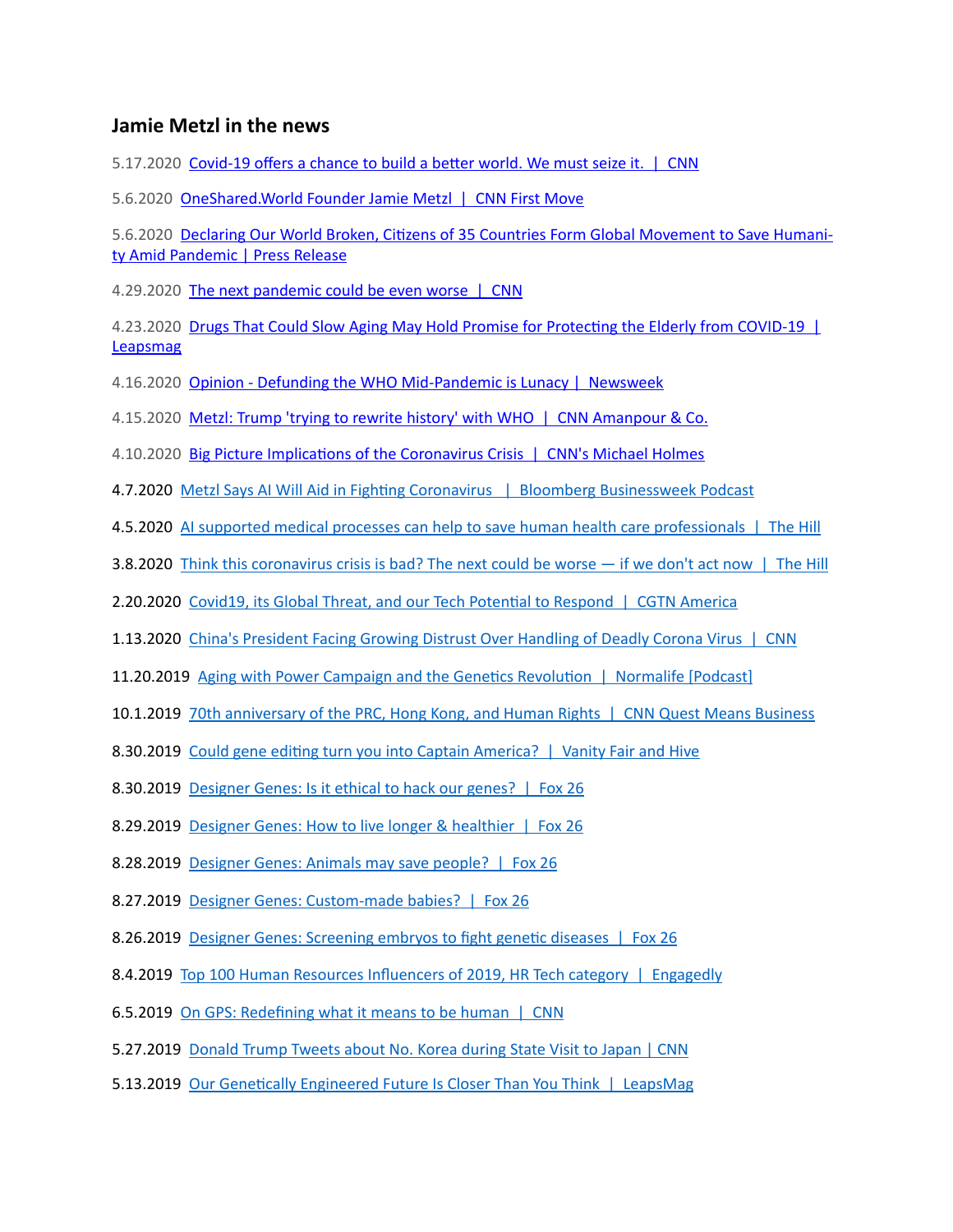- 5.9.2019 Joe Rogan Experience #1294 podcast episode
- 4.24.2019 Jamie Metzl on the Future of Genetic Engineering | Amanpour & Co.
- 4.20.2019 Hacking Darwin: The Ultimate Guide To 21st Century Sex Education | Forbes
- 4.14.2019 Ten steps to prepare for an exponential future | Tech Crunch
- 4.11.2019 Making Babies in the Year 2045 | New York Times OpEd
- 3.27.2019 Human gene editing is too transformative to be guided by the few  $\parallel$  Financial Times

**2.14.2019** World Health Organization announces first ever committee on standards, governance, and oversight of human genome editing  $\parallel$  WHO

- 12.11.2018 Inside the US-China rivalry | CNN Amanpour
- 10.8.2018 Opinion: Your Event Speaker is Not an Entertainer | BizBash
- 9.26.2018 US has an ace up its sleeve in the great race with China: immigration | The Hill
- 9.13.2018 The Trump administration's China trade strategy | CNN
- 6.1.2018 U.S. North Korea Summit Will Go Ahead June 12th in Singapore | CNN
- 5.24.2018 Trump's diplomatic skills in question over NoKo summit (with Jamie Metzl) | HLN
- 5.23.2018 Kim Jung Un fears coup if he attends talks with Trump | CNN
- 5.23.2018 Trump's diplomatic skills in question over NoKo summit | HLN
- 5.22.2018 Did China throw anticipated N Korea summit off track? | CNN
- 4.28.2018 North, South Korean Leaders Meet, Trump Checkmated | CNN Newsroom
- 4.27.2018 Perspective on Koreas summit | CNN
- 4.22.2018 Trump's meeting with Kim will lead to an awful hangover | CNN
- 4.2.2018 Trade policy must look more to the 21st century, less to the 19th | The Hill
- **3.29.2018** Trump strikes deal with South Korea | CNN Quest Means Business
- 3.13.2018 CIA Director: No concessions as negotiations continue | CNN
- 3.13.2018 WH walks back apparent conditions on Kim, Trump meeting | CNN Anderson Cooper 360
- 3.12.2018 Kim Jong Un has no intention of giving up his nukes | The Hill
- 2.27.2018 Jamie Metzl on plan to remove presidential term limits in China | CNN
- 2.19.2018 China Warns U.S. Against New Tariffs | CNN International
- 12.18.2017 Trump Says Russia and China are Rival Nations | CNN
- 11.11.2017 Xi: Economic globalization is irreversible | CNN International